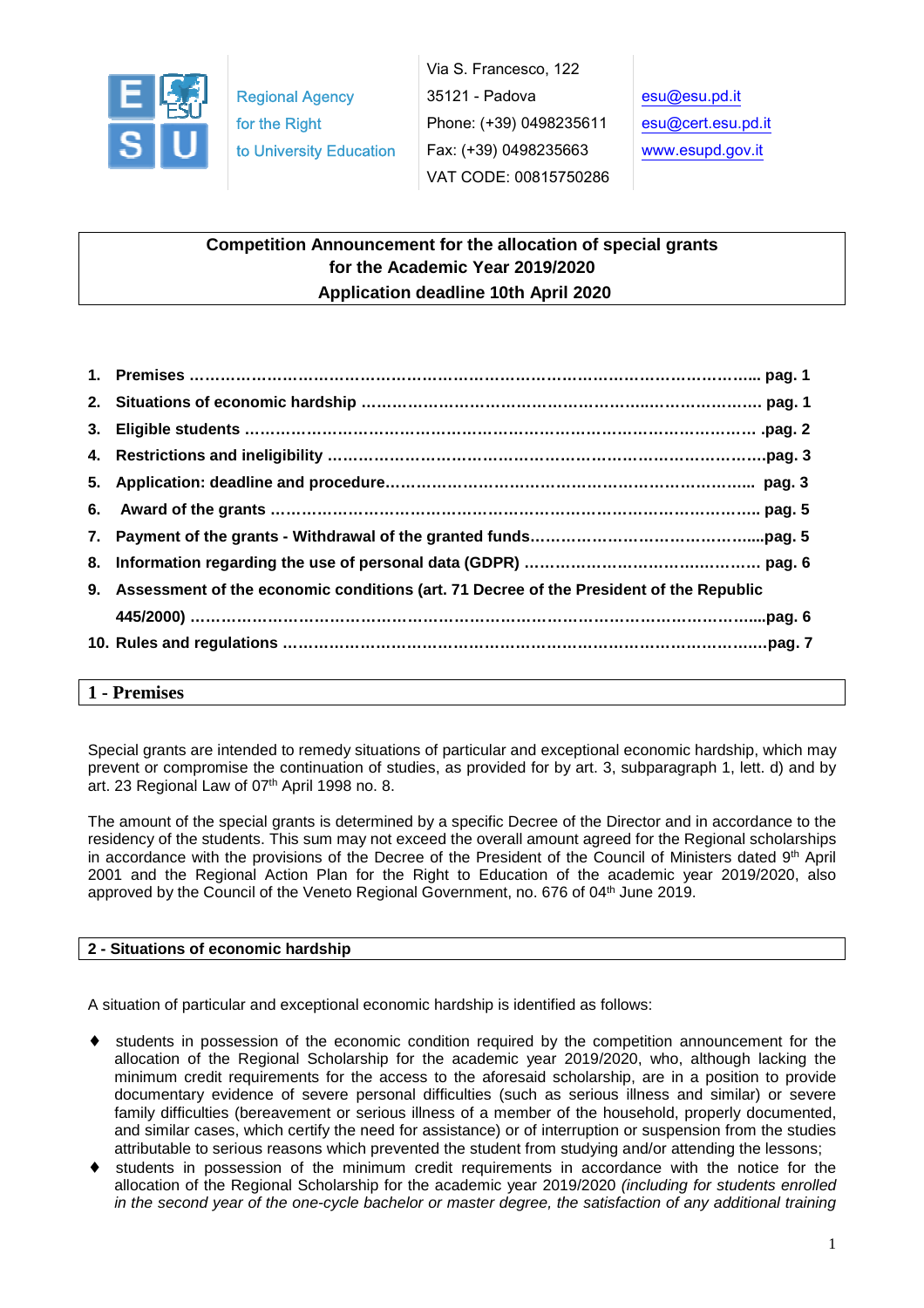

Via S. Francesco, 122 35121 - Padova Phone: (+39) 0498235611 Fax: (+39) 0498235663 VAT CODE: 00815750286

esu@esu.pd.it esu@cert.esu.pd.it www.esupd.gov.it

requirements where required in order to be admitted to the courses), whose economic condition, after the expiry of the time limits for the access to the scholarships, has suddenly worsened to the point that it may compromise the continuation of studies, and has met the conditions required for the access to the aforesaid scholarship, although not permitted due to time expiry.

students in possession of the economic condition and the minimum credit requirements to access the regional scholarship, who did not participate in the call for the allocation of the aforesaid scholarship for the academic year 2019/2020, who are in a position to provide documentary evidence of severe personal difficulties (such as serious illness and similar) or severe family difficulties (bereavement or serious illness of a member of the household, properly documented, and similar cases, which certify the need for assistance).

**Students who are eligible for the regional scholarship, but not selected for allocation due to lack of funds, are not entitled to participate in the competition.** 

#### **3 - Eligible students**

Students who are eligible to participate in the competition, according to the programme attended, are entitled to run for the award of the special grant for a different number of years or semesters starting **from the very first year of enrolment** (at the University of Padova or other Universities).

**Enrolments referring to terminated university career, due to withdrawal from studies, will not be taken into account** provided that the student had not been granted any scholarship during the previous enrolment (or, if they had received it, they had withdrawn it with subsequent return of the sum and the services provided). Any educational credits acquired during the previous enrolment will not be evaluated as credits in the new course of studies.

Withdrawal from studies, if occurred during a three-year bachelor degree course, will not affect the master/bachelor degree (two-year course).

Special grants may also be granted to part-time students enrolled in three-year bachelor degree courses and master degree courses (two-years). Please note that the option for part-time study regime binds the student for two academic years.

Access to the competition is granted to all the students enrolled in the University of Padova for the academic year 2019/2020, in the following courses:

- three-year bachelor degree courses for a period of seven semesters, (seven years for part-time students);
- master degree courses for a period of five semesters (five years for part-time students);
- one-cycle master degree courses of a five-year duration for a period of eleven semesters (eleven years for part-time students);
- one-cycle master degree courses of a six-year duration for a period of thirteen semesters (thirteen years for part-time students);
- PhD students, if not benefiting from other scholarships, for a period of three years.

The special grants can also be awarded to students attending courses of higher period at the Music Conservatory of Adria, Castelfranco Veneto, Padova, Rovigo and Vicenza, for a number of years corresponding to the legal duration of the programme attended, with reference to their very first year of enrolment.

Moreover, the competition is open to students enrolled in the higher-degree course of Music Education, for a number of years corresponding to the legal duration of the programme attended, with reference to their very first year of enrolment.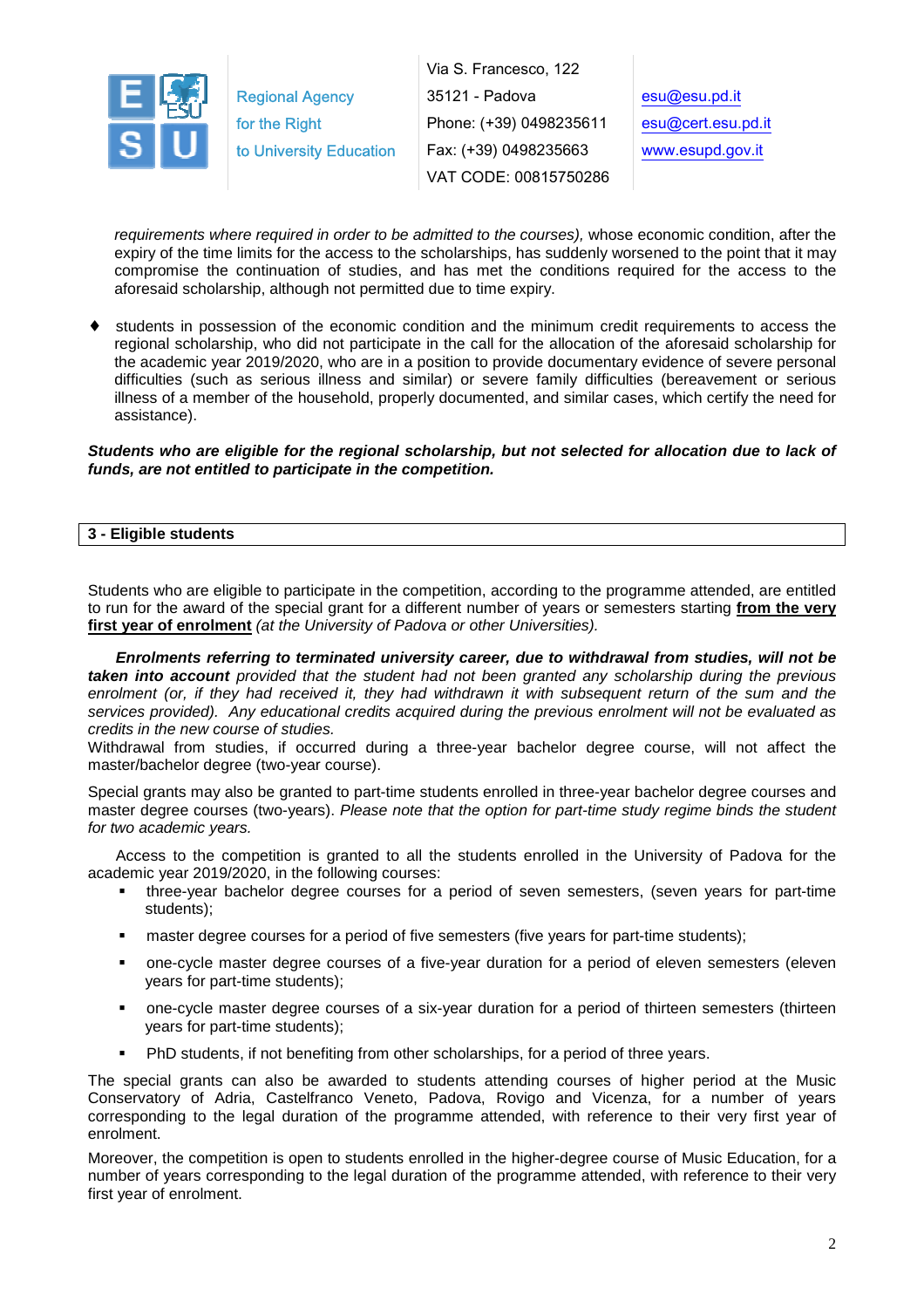

Via S. Francesco, 122 35121 - Padova Phone: (+39) 0498235611 Fax: (+39) 0498235663 VAT CODE: 00815750286

esu@esu.pd.it esu@cert.esu.pd.it www.esupd.gov.it

Students enrolled in the experimental courses of first and second level, held in the Conservatories of Music, with reference to the Ministerial Decree dated 8<sup>th</sup> January 2003 no. 629/AFAM/2003 and 8<sup>th</sup> January 2004 protocol no. 1/AFAM/2004, can apply, according to the following:

- experimental first-level courses for a period of seven semesters, (seven years for part-time students), with reference to their very first year of enrolment;
- experimental second-level courses for a period of five semesters, (five years for part-time students), with reference to their very first year of enrolment.

Finally, eligible students for the special grants, for a period of seven semesters, (seven years for part-time students), with reference to their very first year of enrolment, all students attending bachelor courses in the School for Linguistic Mediators of Padova and Vicenza (including the Belluno branch), CIELS of Padova, Bologna, Gorizia and Milan, initiated in accordance with the Ministerial Decree 509/99 – Ministerial Decree of 12<sup>th</sup> March 2010 – Executive Decree of the Ministry of Education, University and Research protocol no. 1966/2016 and 1059/2018.

Students enrolled to the Conservatories of Music and Higher Institutes for Linguistic Mediators must also comply with payment of the Regional Tax for the Right to Education academic year 2019/2020.

## **4 - Restrictions and ineligibility**

Events occurred before 2018 will not be taken into account.

If any particular events occurred in previous years, the situation of hardship that has occurred must prolong its effects until the current academic year.

The special grants are incompatible with the scholarship awarded with funds allocated by the Veneto Region, by the University of Padova, by the Ministry of Foreign Affairs, by Special Status Regions, by Autonomous Provinces. They are incompatible as well with other interventions, including extraordinary ones, granted by any other public or private entity for the current academic year.

Thus, if the candidate is awarded for the same academic year other scholarships/contributions/financing following the allocation contribution referred to in this competition, they shall immediately inform this Agency, by declaring if they either intend to keep the special grant obtained or opt for other scholarships/contributions/financing.

#### **The special grant can be allocated only once in the course of each student's career and is limited to the achievement of one graduation for each level of study.**

#### **5 - Application: deadline and procedures**

The instance for a special grant, made by using the application form available on the website in editable PDF and **appropriately signed**, addressed to Padova's ESU - Benefits and Contributions Sector of the Right to University Education (ESU di Padova - Settore Benefici e Contributi del DSU), must be received by the **deadline of 10th April 2020**.

The application can be:

• **delivered by hand** directly to the Protocol Office Padova's ESU – Via S. Francesco no. 122 - 35121 - PADOVA; **from Monday to Thursday, 9.30 - 13.30 / 15.00 - 16.00 – on Friday, 9.30 - 13.30;** 

or

• **sent by registered mail** with acknowledgment of receipt, addressed to ESU di Padova - Settore Benefici e Contributi del DSU - Via S. Francesco no. 122 - 35121 - PADOVA;

or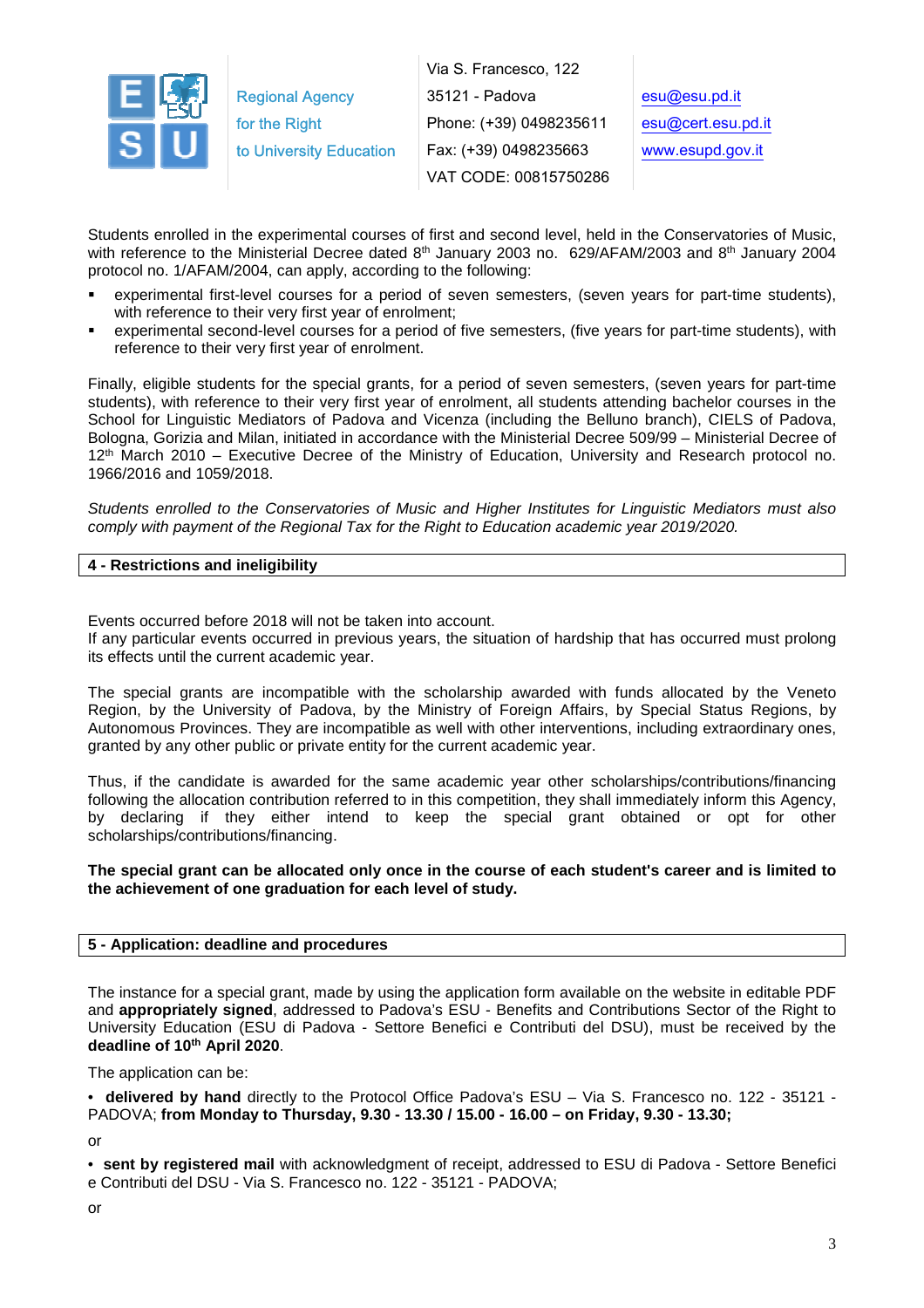

Via S. Francesco, 122 35121 - Padova Phone: (+39) 0498235611 Fax: (+39) 0498235663 VAT CODE: 00815750286

**• by PEC** (Electronic Certified Mail) to the following address of certified electronic mail (P.E.C.): esu@cert.esu.pd.it,

making sure to attach the required documentation in Portable Document Format (.pdf or PDF / A), and to specify in the object the following wording: "Application for Special Grant – Last and First Name".

Furthermore, the transmitted electronic documents are to be named as follows:

- Surname and name\_Application
- Surname and name Request with motivations
- Surname and name\_ID document
- Surname and name Residence permit
- Surname and name\_Rent agreement

The address of the P.E.C. account of the sender must be attributable, uniquely, to the aspiring candidate, if not:

- a digital signature, penalty of exclusion from the procedure, is required for all the application documents and attachments;

or

- the application, hand-signed and scanned in PDF format, must be sent together with a valid document in PDF format.

#### **Emails sent from simple/ordinary email accounts, NON-certified, will NOT be accepted.**

The documents requested to apply for this Competition are the following:

- a) modulo is the editable PDF file that students must fill out with their economic conditions based on ISEE – ISP indicators, as assessed by the "ISEE 2019 model - for the access to university studies/Equal" (referred to the 2017 income and 2018 assets), according to the new regulations on the subject (Prime Minister Decree no. 159/2013 and modifications). The ISEE Certification must present no discrepancy nor omissions. If it does, it will need to be amended through a new ISEE Certification including the information previously omitted or expressed differently, penalty of exclusion from the benefit;
- b) **duly signed by the student**, stating the reasons for which the allocation of the special grant is requested, accompanied by any documents that may certify the status of particular and exceptional hardship. If the economic hardship is resulting from a change in the economic conditions it is required to submit documents certifying the current economic situation in order to compare the new income situation with situation certified for the year 2017;
- c) copy of a valid ID. **Foreign students** must add copy of their residence permit;
- d) copy of their lease contract near the area in which they attend the University course. In order to be awarded the special grant within the maximum amount established by the Director's Decree, nonresident students are required to provide evidence that they reside, upon payment, where the university is based (i.e. in the Municipality where the university is based or at a Municipality classified at the university), by using public residential accommodation or private accommodation or provided by other Bodies for a period of time not shorter than 10 months in the academic year. **Students must submit copy of the lease contract properly registered to the Revenue Agency (Agenzia**  delle Entrate). If the students fail to submit such documents, they will be considered commuters, instead of non-resident students.

Foreign students – with residence permit for study purposes – will be considered in any case nonresident students, regardless of their residency in Italy. They will, in any case, have to demonstrate to live in the area of the university, upon payment, with a regular lease contract, for a period not inferior to 10 months (or until graduation, only in the case of a benefit acquired for the additional semester).

Exceptions will be considered if the family of the student resides in Italy, in accordance with what is provided for Italian students.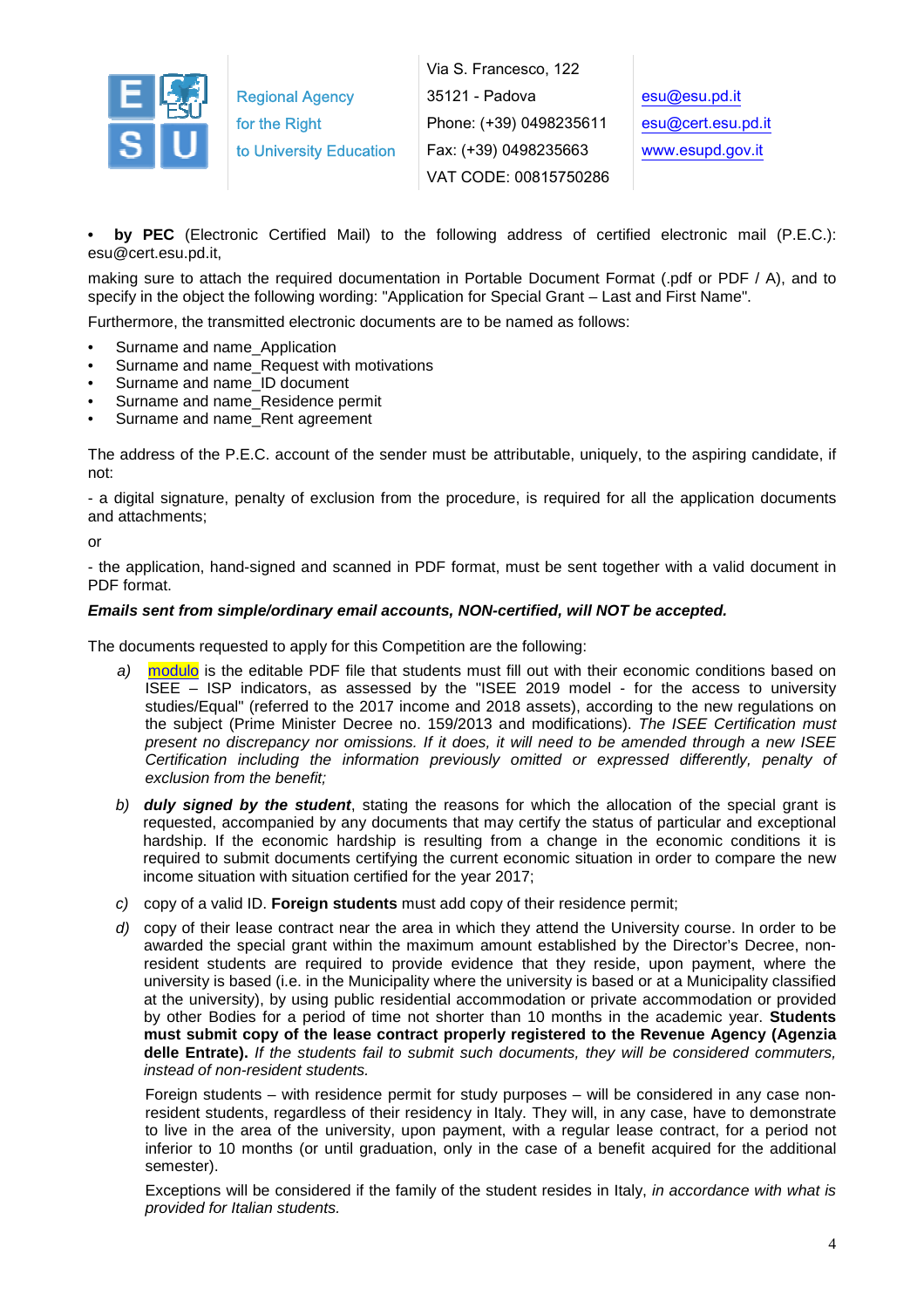

#### **It is a right of this Company, unless otherwise acquired, to ask for additional documentation if needed for the proceedings.**

During the preliminary investigation phase, further documentation providing evidence of the completeness and accuracy of the self-certified information may be required.

The economic and financial condition of foreign students with household not resident in Italy and foreign students resident in Italy with household resident abroad as well as Italian students resident abroad must be certified with ISEE equivalent (ISEE parificato), elaborated with appropriate documentation issued by the competent Authorities of the Country where such income was generated and translated into Italian by the competent Italian Diplomatic Authorities for the area (Embassies and Consulates) at the Country of origin. The aforesaid documentation may be produced by the competent diplomatic authorities or consular posts in Italy for those countries where there are particular difficulties in obtaining certification attested by the local Italian Embassy, and then legalized by the Prefecture.

 For foreign students coming from particularly poor Countries, the list of which is defined by specific decision – Decree of the Ministry of Education, University and Research of 11th June 2019 – the provisions of Prime Minister's Decree of 9<sup>th</sup> April 2001 are applied together with the relevant legislation.

For students recognized as political Refugees or Stateless persons, only income and assets held in Italy are considered.

Students with political or complementary refugee status (subsidiary protection ...) must produce appropriate certification on their condition (EC Directive 2004/83 of 2974/04 - Legislative Decree no. 251/2007).

#### **6 - Award of the grants**

The results of Competition will be published on the website **www.esupd.gov.it** by the **10th June 2020**, in compliance with the GDPR.

Students will be informed in writing by the Company of the outcome of their application.

#### **7 - Payment of the grants - Withdrawal of the granted funds**

The special grant will be allocated within the limits of the budget resources available and paid according to the following manners:

- in a single payment by  $30<sup>th</sup>$  June 2020 provided that the beneficiary student possesses the credits established by the Regional Scholarships Competition for the academic year 2019/2020;
- if the student is enrolled in a first year, or does not possess the above-mentioned credit requirements, the grant will be paid in two instalments:
	- $\blacktriangleright$ 40% of the total amount by 30th June 2020;
	- $\triangleright$  60% of the amount **once** the student, in the course of the year 2020, has obtained at least 15 credits in enrolled in the following: three-year bachelor degree courses, master/bachelor degree courses, one-cycle master and bachelor degree courses, experimental courses of 1° and 2° level of the Music Conservatories, bachelor degree courses of the Higher Institute for Linguistic Mediation and CIELS.

Students enrolled in a higher-degree course in the Conservatories will have to provide evidence that they have successfully passed the examination, in order to attend the following year with a minimum final mark of 8/10.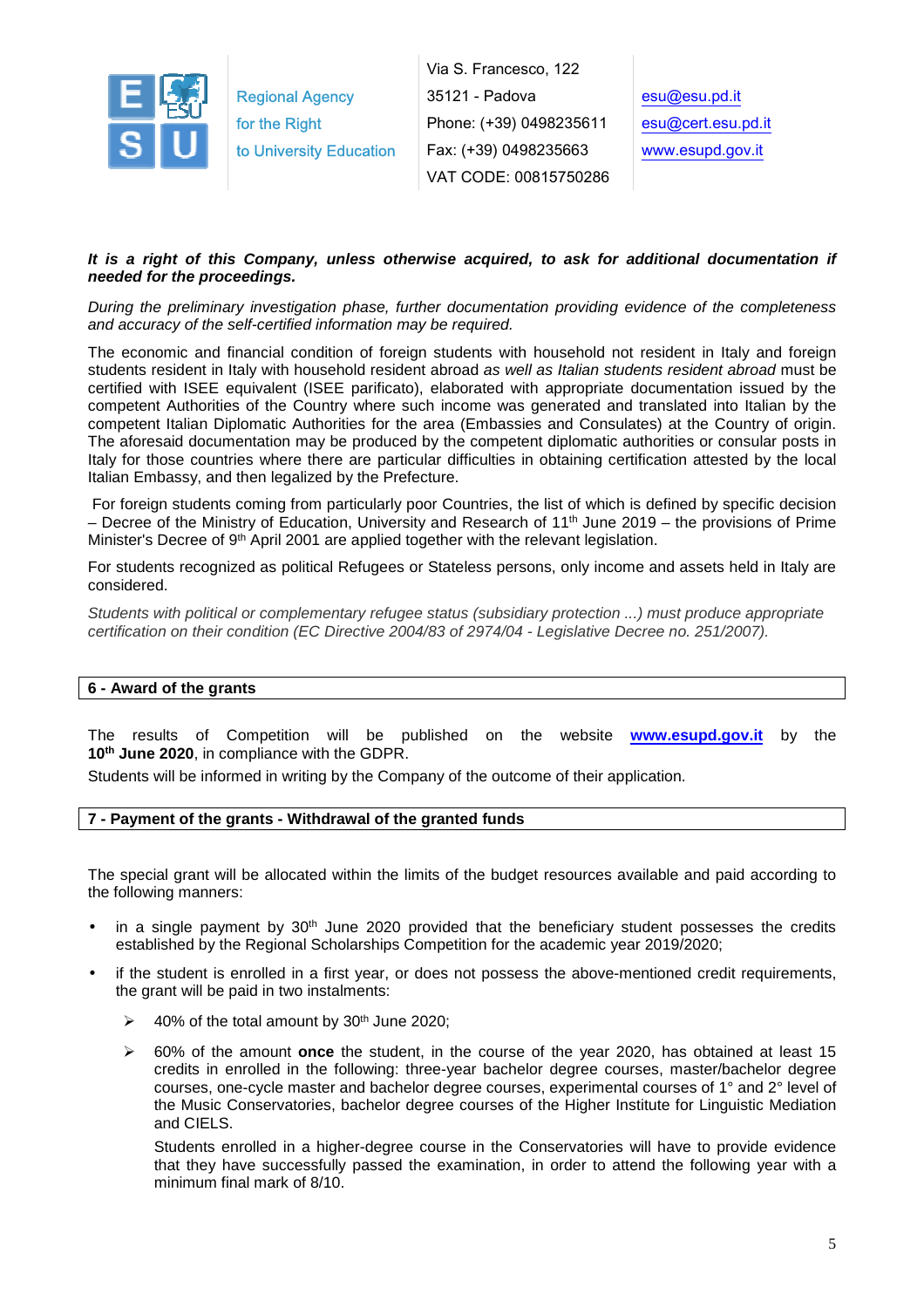

The final instalment will be paid, to all part-time students, **after** having obtained at least 10 credits during the year 2020.

The granted funds will be withdrawn and must be paid back if the students withdraw from their studies within 30th September 2020.

## **8 - Information regarding the use of personal data (GDPR)**

As provided by art. 13 of the European Regulation 2016/679 (GDPR), all data contained in the selfcertification, as well as the data submitted in the further documentation if requested, are collected with the purpose of fulfilling all the operations in order to allocate the grants, pursuant to Regional Law no. 8/1998.

Submitting the requested data is mandatory to participate in the Competition; a lack of such documentation will result in the exclusion from the Competition.

The data collected may be communicated to other public entities if necessary for the development of ESU's institutional functions or for legal obligations.

The processing of personal data will be based on principles of correctness, lawfulness, transparency, protection of your rights.

The data processing will be conducted through electronic and telematic as well as paper-based means, in compliance with art. 32 of the GDPR 2016/679 on security measures, by authorized parties and in compliance with the provisions of art. 29 of the GDPR.

The applicant is guaranteed the rights provided for by the Regulation, in particular: access to personal data; rectification / cancellation / limitation of data processing; opposition and complaint (pursuant to art. 77 of the GDPR) to the Guarantor for the personal data protection or to another competent European Authority.

The data will be kept for the period of time necessary to achieve the purposes for which they are collected and processed, in compliance with the principles of lawfulness and minimization, however for a period not exceeding 10 years.

The data won't be transferred outside the European Union.

The general notice is available at the institutional website (**http://www.esupd.gov.it/it/Pagine/privacy.aspx**).

#### **The controller of personal data** collected by ESU:

ESU of Padova - REGIONAL AGENCY FOR THE RIGHT TO UNIVERSITY EDUCATION based in via S. Francesco 122 – 35121 Padova (esu@cert.esu.pd.it)

**The Data Protection Officer (DPO),** in accordance with art. 37 of GDPR, **dpo@esupd.gov.it.**

#### **9 - Assessment of the economic conditions (art. 71 D.P.R. 445/2000)**

Padova's ESU may carry out all inquiries deemed appropriate on the veracity of the self-certification declarations and notarial deeds presented, also requiring information to the concerned Administrations. Padova's ESU may check databases (Siatel, INPS, etc.) for appropriate controls on self-certifications and may request specific information on the composition of the household from the municipal offices.

If, during the controls, irregularities or omissions that can be detected ex officio do not constitute falsehoods, the person in charge of the procedure – pursuant to art. 71 paragraph 3 of Presidential Decree 445/2000 – will inform the interested party who must proceed with the regularization/integration of the declaration within the assigned deadline. In the absence of such regularization, the procedure will be concluded with a negative result.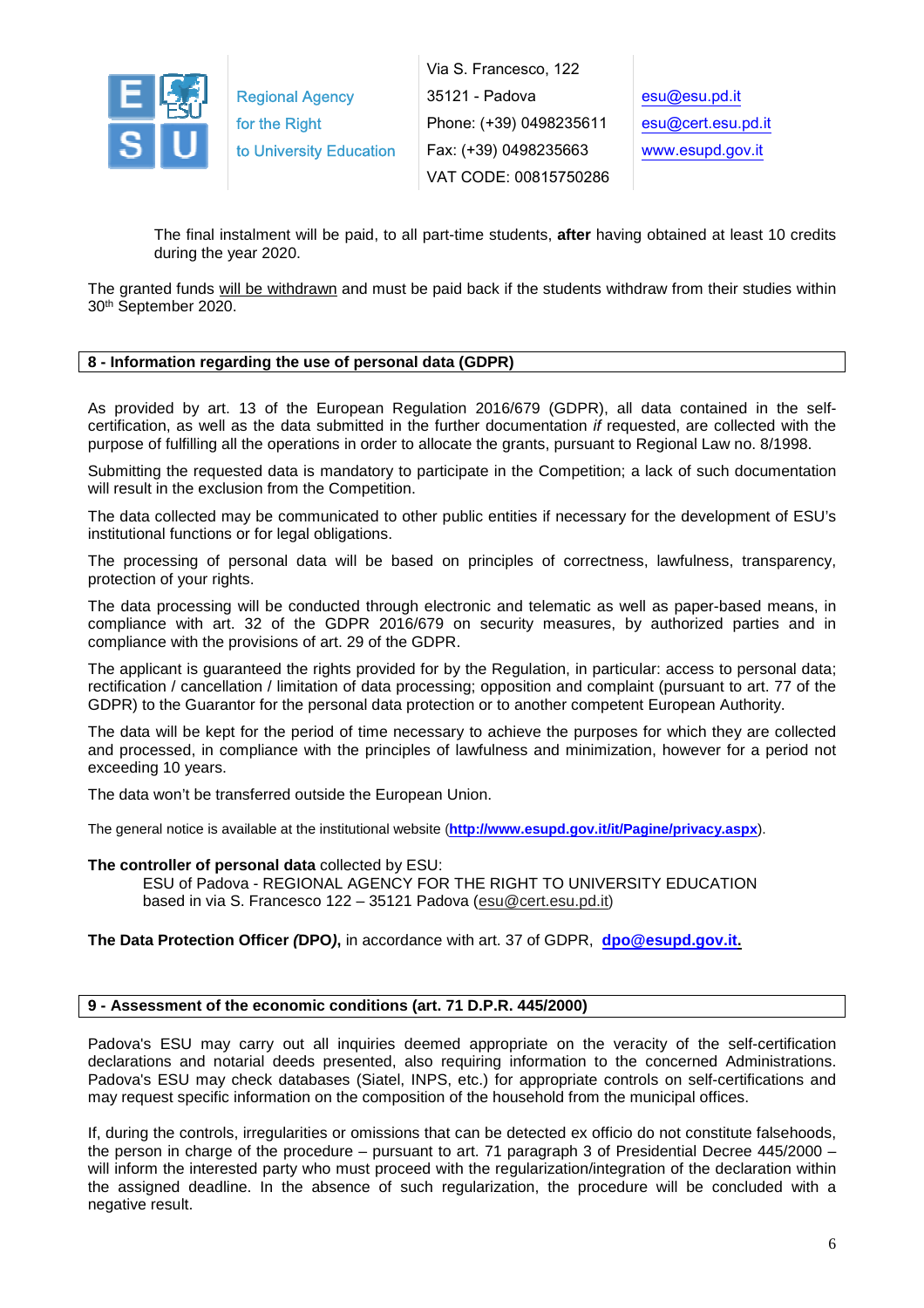

Via S. Francesco, 122 35121 - Padova Phone: (+39) 0498235611 Fax: (+39) 0498235663 VAT CODE: 00815750286

Self-declarations made pursuant to art. 46 and 47 of the Italian Presidential Decree 445/2000 are considered to be made public (art. 76 paragraph 3 Regional Decree 445/2000).

Whoever, without the conditions established by the laws, and by providing untruthful statements, is awarded special grants will be subject to the following administrative measures imposed:

- ESU will not allocate the grant if the detection is made before the grant's allocation (preliminary investigation phase);

- ESU declares the forfeiture of the benefit if it has already been disbursed, with consequent initiation of procedures for the recovery of the sums paid and communication to the competent Public Prosecutor's Office (attaching a copy of the declaration and indicating the elements of untruthfulness).

For any matters not specifically covered by this Notice, please refer to the regulation in force, as well as to the regional rules and regulations.

#### **10 - Rules and regulations**

#### Right to University Education

Regional Law no. 8 of 7th April 1998 "Rules for the implementation of the Right to University Education"; Regional Law no. 7 of 22nd February 1999;

Regional Law no. 5 of 28th January 2000;

Regional Committee Resolution no. 1267 of 20<sup>th</sup> April 1999 "Approval of the criteria to issue special grants for students in particular and exceptional economic hardship. Art. 3, d) and 23 – Regional Law 8/1998";

Regional Committee Resolution no. 1636 of 6th November 2018 "Updating of the objective criteria for the provision of special grants to university students who are in situations of particular and exceptional economic hardship. Regional Law 7<sup>th</sup> April 1998 no. 8 art. 3, paragraph 1, lett. d) and art. 23";

Regional Committee Resolution no. 2668 of 27<sup>th</sup> July 1999;

Regional Committee Resolution no. 2694 of 4<sup>th</sup> August 2000;

Regional Committee Resolution no. 3550 of 14th November 2003;

Regional Committee Resolution no. 761 of 4th June 2019 concerning the Annual Plan of Interventions for the implementation of the Right to University Education for the academic year 2019/2020;

Prime Minister's Decree of 9<sup>th</sup> April 2001 "Equal treatment on the Right to University Education",

Legislative Decree no. 68 of 29<sup>th</sup> March 2012, where applicable

Regional Committee Resolution no. 1266 of 3rd September 2019

Dichiarazione Sostitutiva Unica (Single Substitute Declaration)

Presidential Decree 28th December 2000 no. 445 Prime Minister's Decree of 5th December 2013 no. 159 Minister of Labour and Social Policies' Decree of 7<sup>th</sup> November 2014 INPS Memorandum of 18th December 2014 n. 171 INPS Memorandum of 25<sup>th</sup> July 2016 no. 137 Legislative Decree of 28<sup>th</sup> January 2019 no. 4, converted into Law no. 26/2019

**Responsible for the Administrative Procedure** (art. 4 Law no. 241/1990 and modifications) Ms. Cristina Betteto, Responsible of the Economic Benefit Sector (Settore Benefici Economici)

With the **Director's Decree** no. 28 of 14<sup>th</sup> February 2020 the Competition for the allocation of special Grants for the academic year 2019/2020 is published.

**NOTE** The English version is a translation of the original document in Italian for information purposes only. In case of any discrepancy, the Italian original will prevail.